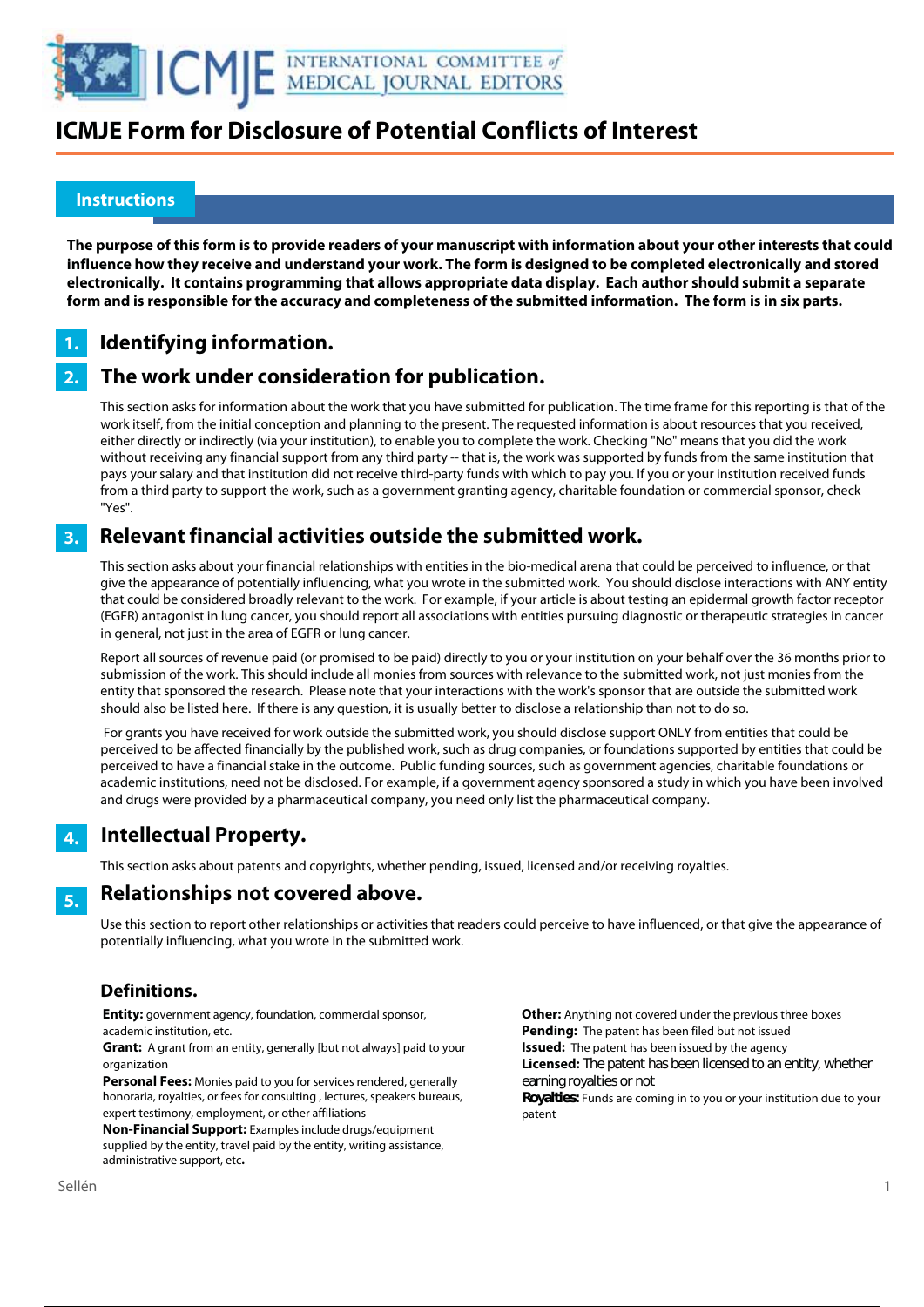

| <b>Section 1.</b>                                                                                                                                                                                                                                                                                                                                                                                                                                                    | <b>Identifying Information</b>                |                                                                                                                                                                                                            |  |                                                                                                                                               |  |
|----------------------------------------------------------------------------------------------------------------------------------------------------------------------------------------------------------------------------------------------------------------------------------------------------------------------------------------------------------------------------------------------------------------------------------------------------------------------|-----------------------------------------------|------------------------------------------------------------------------------------------------------------------------------------------------------------------------------------------------------------|--|-----------------------------------------------------------------------------------------------------------------------------------------------|--|
| 1. Given Name (First Name)<br>Elin                                                                                                                                                                                                                                                                                                                                                                                                                                   |                                               | 2. Surname (Last Name)<br>Sellén                                                                                                                                                                           |  | 3. Date<br>11-September-2019                                                                                                                  |  |
|                                                                                                                                                                                                                                                                                                                                                                                                                                                                      | 4. Are you the corresponding author?          | $\sqrt{\left  \right.}$ Yes<br>No                                                                                                                                                                          |  |                                                                                                                                               |  |
| 5. Manuscript Title                                                                                                                                                                                                                                                                                                                                                                                                                                                  |                                               | En sjældent diagnosticeret årsag til akutte hoftenære smerter hos ældre                                                                                                                                    |  |                                                                                                                                               |  |
| 6. Manuscript Identifying Number (if you know it)<br>UFL-06-19-0333                                                                                                                                                                                                                                                                                                                                                                                                  |                                               |                                                                                                                                                                                                            |  |                                                                                                                                               |  |
| <b>Section 2.</b><br>statistical analysis, etc.)?                                                                                                                                                                                                                                                                                                                                                                                                                    | Are there any relevant conflicts of interest? | The Work Under Consideration for Publication<br>any aspect of the submitted work (including but not limited to grants, data monitoring board, study design, manuscript preparation,<br>Yes<br>$\sqrt{ NQ}$ |  | Did you or your institution at any time receive payment or services from a third party (government, commercial, private foundation, etc.) for |  |
| <b>Section 3.</b>                                                                                                                                                                                                                                                                                                                                                                                                                                                    |                                               | Relevant financial activities outside the submitted work.                                                                                                                                                  |  |                                                                                                                                               |  |
| Place a check in the appropriate boxes in the table to indicate whether you have financial relationships (regardless of amount<br>of compensation) with entities as described in the instructions. Use one line for each entity; add as many lines as you need by<br>clicking the "Add +" box. You should report relationships that were present during the 36 months prior to publication.<br>Are there any relevant conflicts of interest?<br>$\sqrt{ }$ No<br>Yes |                                               |                                                                                                                                                                                                            |  |                                                                                                                                               |  |
| <b>Section 4.</b>                                                                                                                                                                                                                                                                                                                                                                                                                                                    |                                               | <b>Intellectual Property -- Patents &amp; Copyrights</b>                                                                                                                                                   |  |                                                                                                                                               |  |

Do you have any patents, whether planned, pending or issued, broadly relevant to the work?  $\Box$  Yes  $\Box$  No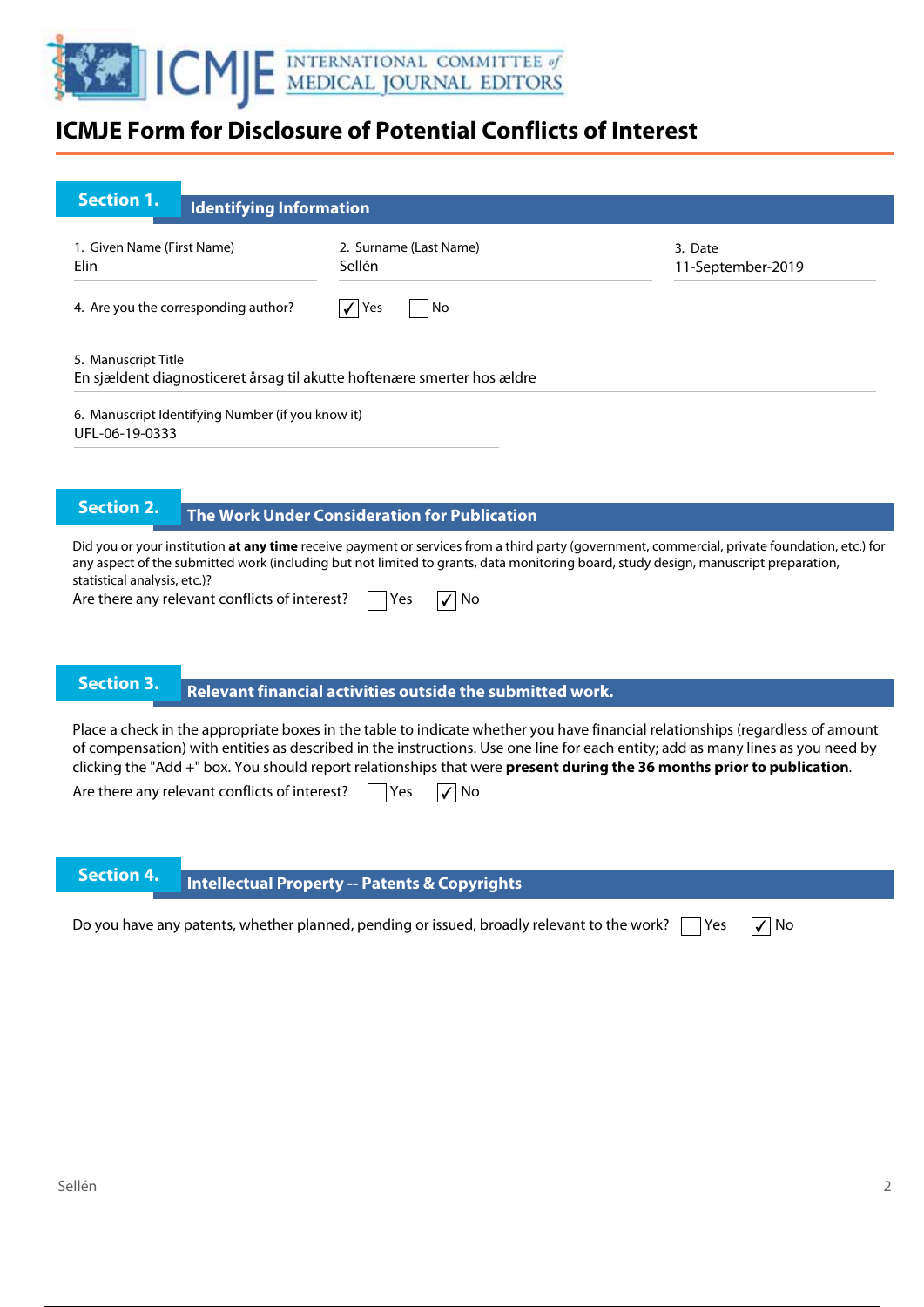

# **Section 5.** Relationships not covered above

Are there other relationships or activities that readers could perceive to have influenced, or that give the appearance of potentially influencing, what you wrote in the submitted work?

Yes, the following relationships/conditions/circumstances are present (explain below):

 $\sqrt{\sqrt{}}$  No other relationships/conditions/circumstances that present a potential conflict of interest

At the time of manuscript acceptance, journals will ask authors to confirm and, if necessary, update their disclosure statements. On occasion, journals may ask authors to disclose further information about reported relationships.

## **Section 6. Disclosure Statement**

Based on the above disclosures, this form will automatically generate a disclosure statement, which will appear in the box below.

Dr. Sellén has nothing to disclose.

## **Evaluation and Feedback**

Please visit http://www.icmje.org/cgi-bin/feedback to provide feedback on your experience with completing this form.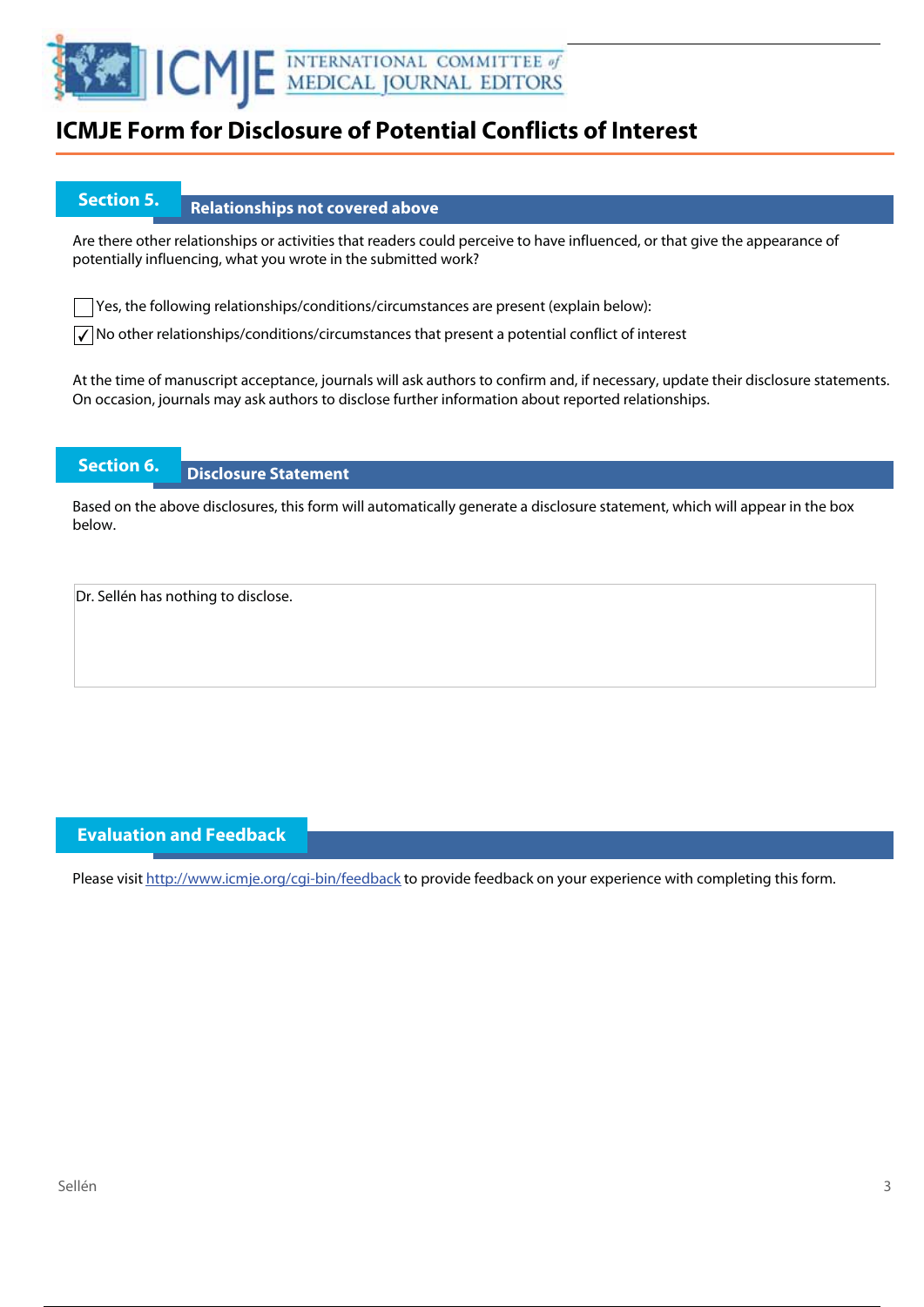

## **Instructions**

**The purpose of this form is to provide readers of your manuscript with information about your other interests that could influence how they receive and understand your work. The form is designed to be completed electronically and stored electronically. It contains programming that allows appropriate data display. Each author should submit a separate form and is responsible for the accuracy and completeness of the submitted information. The form is in six parts.** 

### **Identifying information. 1.**

### **The work under consideration for publication. 2.**

This section asks for information about the work that you have submitted for publication. The time frame for this reporting is that of the work itself, from the initial conception and planning to the present. The requested information is about resources that you received, either directly or indirectly (via your institution), to enable you to complete the work. Checking "No" means that you did the work without receiving any financial support from any third party -- that is, the work was supported by funds from the same institution that pays your salary and that institution did not receive third-party funds with which to pay you. If you or your institution received funds from a third party to support the work, such as a government granting agency, charitable foundation or commercial sponsor, check "Yes".

#### **Relevant financial activities outside the submitted work. 3.**

This section asks about your financial relationships with entities in the bio-medical arena that could be perceived to influence, or that give the appearance of potentially influencing, what you wrote in the submitted work. You should disclose interactions with ANY entity that could be considered broadly relevant to the work. For example, if your article is about testing an epidermal growth factor receptor (EGFR) antagonist in lung cancer, you should report all associations with entities pursuing diagnostic or therapeutic strategies in cancer in general, not just in the area of EGFR or lung cancer.

Report all sources of revenue paid (or promised to be paid) directly to you or your institution on your behalf over the 36 months prior to submission of the work. This should include all monies from sources with relevance to the submitted work, not just monies from the entity that sponsored the research. Please note that your interactions with the work's sponsor that are outside the submitted work should also be listed here. If there is any question, it is usually better to disclose a relationship than not to do so.

 For grants you have received for work outside the submitted work, you should disclose support ONLY from entities that could be perceived to be affected financially by the published work, such as drug companies, or foundations supported by entities that could be perceived to have a financial stake in the outcome. Public funding sources, such as government agencies, charitable foundations or academic institutions, need not be disclosed. For example, if a government agency sponsored a study in which you have been involved and drugs were provided by a pharmaceutical company, you need only list the pharmaceutical company.

### **Intellectual Property. 4.**

This section asks about patents and copyrights, whether pending, issued, licensed and/or receiving royalties.

### **Relationships not covered above. 5.**

Use this section to report other relationships or activities that readers could perceive to have influenced, or that give the appearance of potentially influencing, what you wrote in the submitted work.

## **Definitions.**

**Entity:** government agency, foundation, commercial sponsor, academic institution, etc.

**Grant:** A grant from an entity, generally [but not always] paid to your organization

**Personal Fees:** Monies paid to you for services rendered, generally honoraria, royalties, or fees for consulting , lectures, speakers bureaus, expert testimony, employment, or other affiliations

**Non-Financial Support:** Examples include drugs/equipment supplied by the entity, travel paid by the entity, writing assistance, administrative support, etc**.**

**Other:** Anything not covered under the previous three boxes **Pending:** The patent has been filed but not issued **Issued:** The patent has been issued by the agency **Licensed:** The patent has been licensed to an entity, whether earning royalties or not **Royalties:** Funds are coming in to you or your institution due to your patent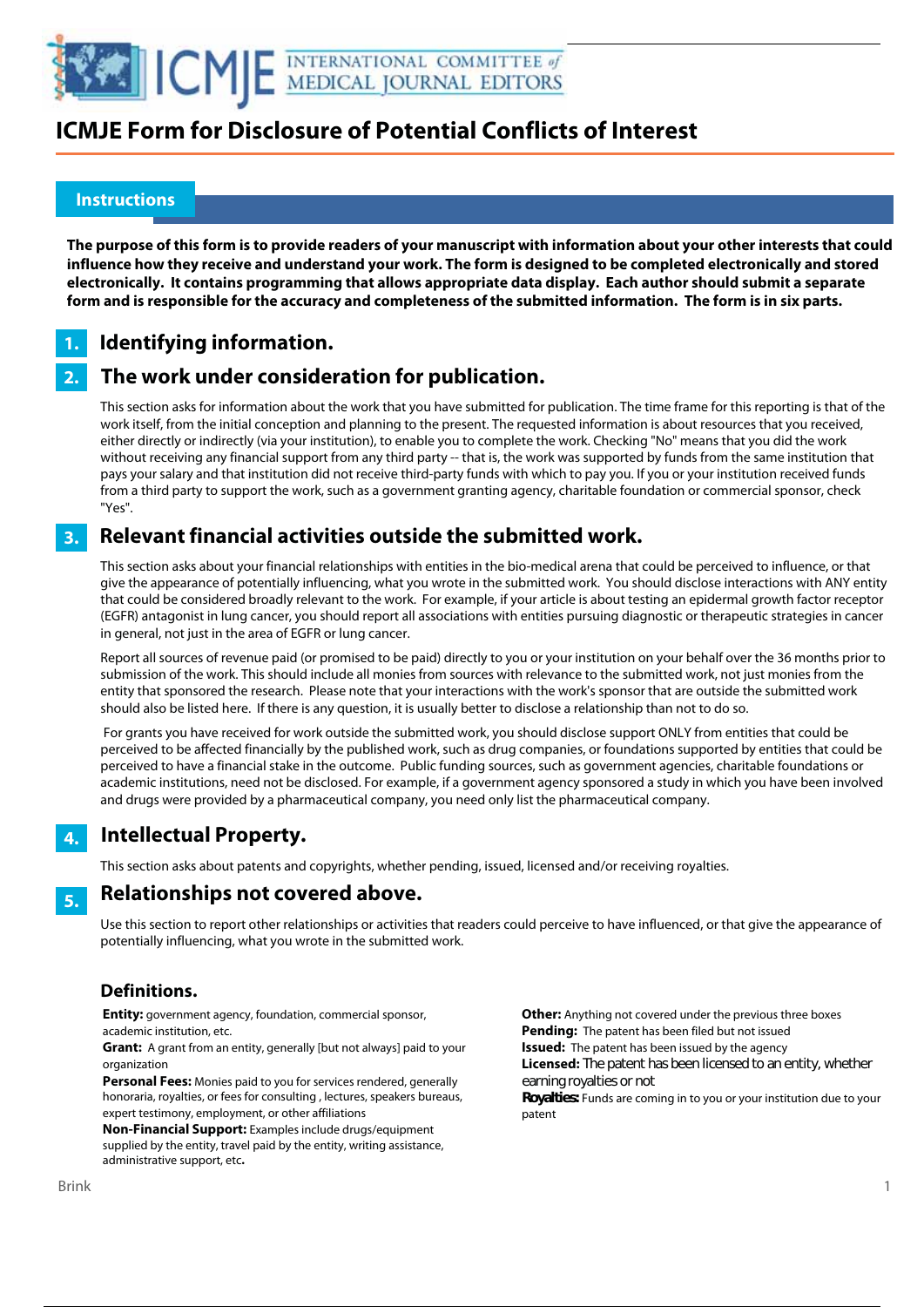

| <b>Section 1.</b>                                                                                                                                                                                                                                                                    | <b>Identifying Information</b>                                                                 |              |                        |             |                                                                                                                                 |  |
|--------------------------------------------------------------------------------------------------------------------------------------------------------------------------------------------------------------------------------------------------------------------------------------|------------------------------------------------------------------------------------------------|--------------|------------------------|-------------|---------------------------------------------------------------------------------------------------------------------------------|--|
|                                                                                                                                                                                                                                                                                      |                                                                                                |              |                        |             |                                                                                                                                 |  |
| 1. Given Name (First Name)                                                                                                                                                                                                                                                           |                                                                                                | <b>Brink</b> | 2. Surname (Last Name) |             | 3. Date                                                                                                                         |  |
|                                                                                                                                                                                                                                                                                      | Ole                                                                                            |              |                        |             | 11-September-2019                                                                                                               |  |
| 4. Are you the corresponding author?<br>$\sqrt{ NQ}$<br>Yes<br>Corresponding Author's Name                                                                                                                                                                                           |                                                                                                |              |                        |             |                                                                                                                                 |  |
|                                                                                                                                                                                                                                                                                      |                                                                                                |              |                        | Elin Sellén |                                                                                                                                 |  |
|                                                                                                                                                                                                                                                                                      |                                                                                                |              |                        |             |                                                                                                                                 |  |
|                                                                                                                                                                                                                                                                                      | 5. Manuscript Title<br>En sjældent diagnosticeret årsag til akutte hoftenære smerter hos ældre |              |                        |             |                                                                                                                                 |  |
|                                                                                                                                                                                                                                                                                      |                                                                                                |              |                        |             |                                                                                                                                 |  |
| UFL-06-19-0333                                                                                                                                                                                                                                                                       | 6. Manuscript Identifying Number (if you know it)                                              |              |                        |             |                                                                                                                                 |  |
|                                                                                                                                                                                                                                                                                      |                                                                                                |              |                        |             |                                                                                                                                 |  |
|                                                                                                                                                                                                                                                                                      |                                                                                                |              |                        |             |                                                                                                                                 |  |
| <b>Section 2.</b>                                                                                                                                                                                                                                                                    |                                                                                                |              |                        |             |                                                                                                                                 |  |
|                                                                                                                                                                                                                                                                                      | <b>The Work Under Consideration for Publication</b>                                            |              |                        |             |                                                                                                                                 |  |
| Did you or your institution at any time receive payment or services from a third party (government, commercial, private foundation, etc.) for<br>any aspect of the submitted work (including but not limited to grants, data monitoring board, study design, manuscript preparation, |                                                                                                |              |                        |             |                                                                                                                                 |  |
| statistical analysis, etc.)?<br>Are there any relevant conflicts of interest?<br>No<br>Yes                                                                                                                                                                                           |                                                                                                |              |                        |             |                                                                                                                                 |  |
|                                                                                                                                                                                                                                                                                      |                                                                                                |              |                        |             |                                                                                                                                 |  |
|                                                                                                                                                                                                                                                                                      |                                                                                                |              |                        |             |                                                                                                                                 |  |
|                                                                                                                                                                                                                                                                                      |                                                                                                |              |                        |             |                                                                                                                                 |  |
| <b>Section 3.</b>                                                                                                                                                                                                                                                                    | Relevant financial activities outside the submitted work.                                      |              |                        |             |                                                                                                                                 |  |
|                                                                                                                                                                                                                                                                                      |                                                                                                |              |                        |             | Place a check in the appropriate boxes in the table to indicate whether you have financial relationships (regardless of amount  |  |
|                                                                                                                                                                                                                                                                                      |                                                                                                |              |                        |             | of compensation) with entities as described in the instructions. Use one line for each entity; add as many lines as you need by |  |
|                                                                                                                                                                                                                                                                                      |                                                                                                |              |                        |             | clicking the "Add +" box. You should report relationships that were present during the 36 months prior to publication.          |  |

Are there any relevant conflicts of interest?  $\Box$  Yes  $\Box$  No

**Intellectual Property -- Patents & Copyrights** 

|  | Do you have any patents, whether planned, pending or issued, broadly relevant to the work? $\Box$ Yes $\Box$ No |  |  |  |
|--|-----------------------------------------------------------------------------------------------------------------|--|--|--|
|--|-----------------------------------------------------------------------------------------------------------------|--|--|--|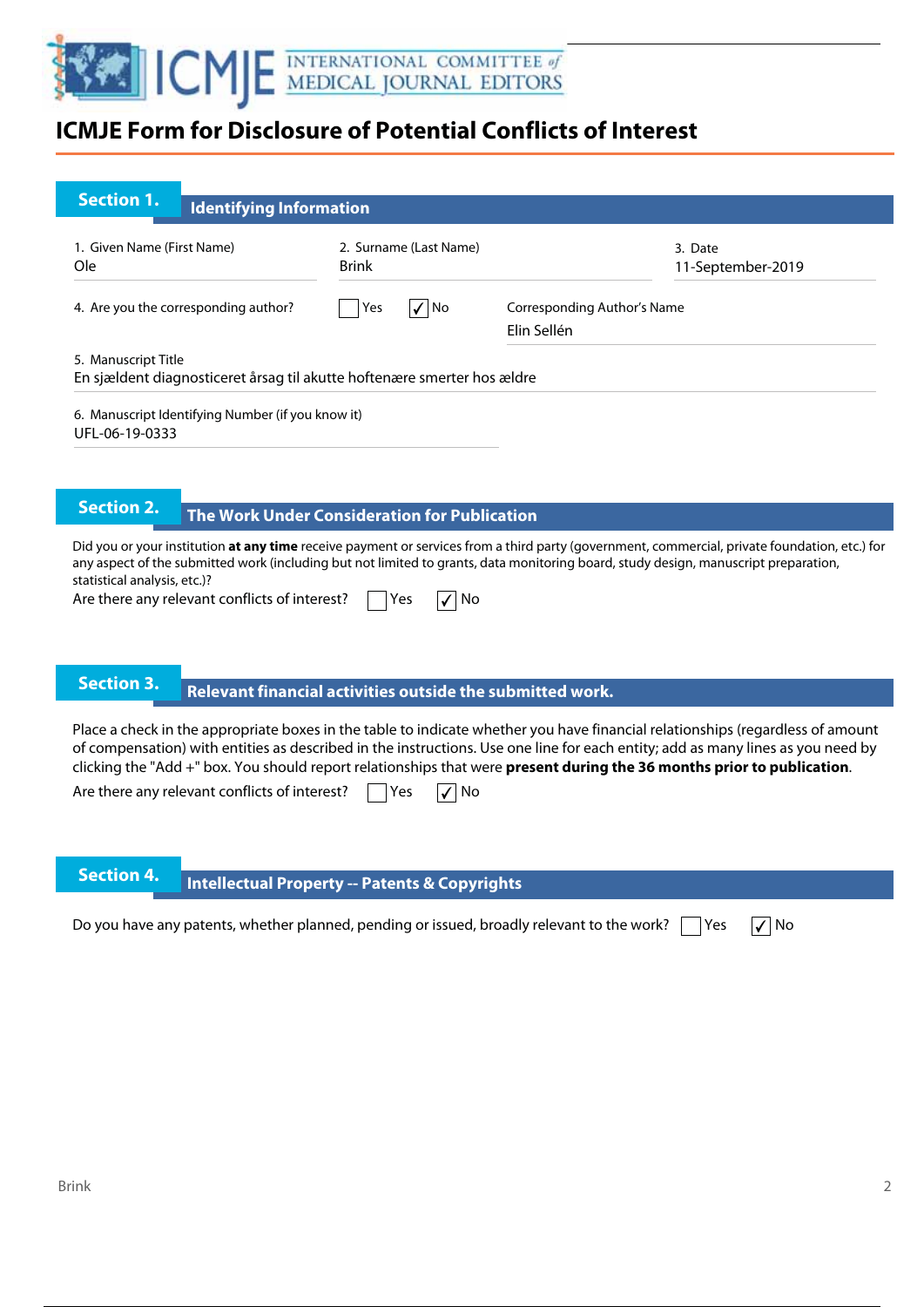

# **Section 5.** Relationships not covered above

Are there other relationships or activities that readers could perceive to have influenced, or that give the appearance of potentially influencing, what you wrote in the submitted work?

Yes, the following relationships/conditions/circumstances are present (explain below):

 $\sqrt{\sqrt{}}$  No other relationships/conditions/circumstances that present a potential conflict of interest

At the time of manuscript acceptance, journals will ask authors to confirm and, if necessary, update their disclosure statements. On occasion, journals may ask authors to disclose further information about reported relationships.

## **Section 6. Disclosure Statement**

Based on the above disclosures, this form will automatically generate a disclosure statement, which will appear in the box below.

Dr. Brink has nothing to disclose.

## **Evaluation and Feedback**

Please visit http://www.icmje.org/cgi-bin/feedback to provide feedback on your experience with completing this form.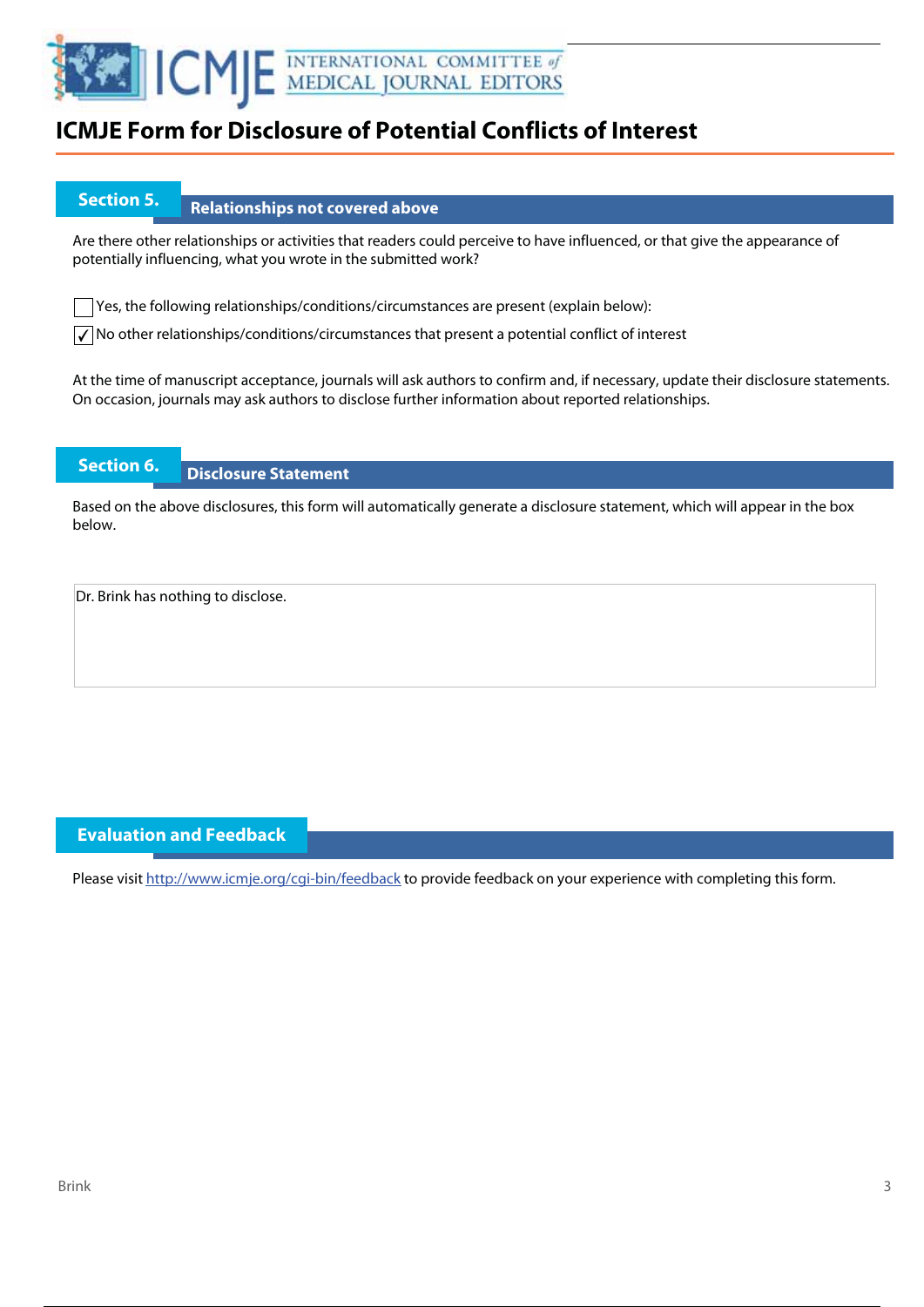

## **Instructions**

**The purpose of this form is to provide readers of your manuscript with information about your other interests that could influence how they receive and understand your work. The form is designed to be completed electronically and stored electronically. It contains programming that allows appropriate data display. Each author should submit a separate form and is responsible for the accuracy and completeness of the submitted information. The form is in six parts.** 

### **Identifying information. 1.**

### **The work under consideration for publication. 2.**

This section asks for information about the work that you have submitted for publication. The time frame for this reporting is that of the work itself, from the initial conception and planning to the present. The requested information is about resources that you received, either directly or indirectly (via your institution), to enable you to complete the work. Checking "No" means that you did the work without receiving any financial support from any third party -- that is, the work was supported by funds from the same institution that pays your salary and that institution did not receive third-party funds with which to pay you. If you or your institution received funds from a third party to support the work, such as a government granting agency, charitable foundation or commercial sponsor, check "Yes".

#### **Relevant financial activities outside the submitted work. 3.**

This section asks about your financial relationships with entities in the bio-medical arena that could be perceived to influence, or that give the appearance of potentially influencing, what you wrote in the submitted work. You should disclose interactions with ANY entity that could be considered broadly relevant to the work. For example, if your article is about testing an epidermal growth factor receptor (EGFR) antagonist in lung cancer, you should report all associations with entities pursuing diagnostic or therapeutic strategies in cancer in general, not just in the area of EGFR or lung cancer.

Report all sources of revenue paid (or promised to be paid) directly to you or your institution on your behalf over the 36 months prior to submission of the work. This should include all monies from sources with relevance to the submitted work, not just monies from the entity that sponsored the research. Please note that your interactions with the work's sponsor that are outside the submitted work should also be listed here. If there is any question, it is usually better to disclose a relationship than not to do so.

 For grants you have received for work outside the submitted work, you should disclose support ONLY from entities that could be perceived to be affected financially by the published work, such as drug companies, or foundations supported by entities that could be perceived to have a financial stake in the outcome. Public funding sources, such as government agencies, charitable foundations or academic institutions, need not be disclosed. For example, if a government agency sponsored a study in which you have been involved and drugs were provided by a pharmaceutical company, you need only list the pharmaceutical company.

### **Intellectual Property. 4.**

This section asks about patents and copyrights, whether pending, issued, licensed and/or receiving royalties.

### **Relationships not covered above. 5.**

Use this section to report other relationships or activities that readers could perceive to have influenced, or that give the appearance of potentially influencing, what you wrote in the submitted work.

## **Definitions.**

**Entity:** government agency, foundation, commercial sponsor, academic institution, etc.

**Grant:** A grant from an entity, generally [but not always] paid to your organization

**Personal Fees:** Monies paid to you for services rendered, generally honoraria, royalties, or fees for consulting , lectures, speakers bureaus, expert testimony, employment, or other affiliations

**Non-Financial Support:** Examples include drugs/equipment supplied by the entity, travel paid by the entity, writing assistance, administrative support, etc**.**

**Other:** Anything not covered under the previous three boxes **Pending:** The patent has been filed but not issued **Issued:** The patent has been issued by the agency **Licensed:** The patent has been licensed to an entity, whether earning royalties or not **Royalties:** Funds are coming in to you or your institution due to your patent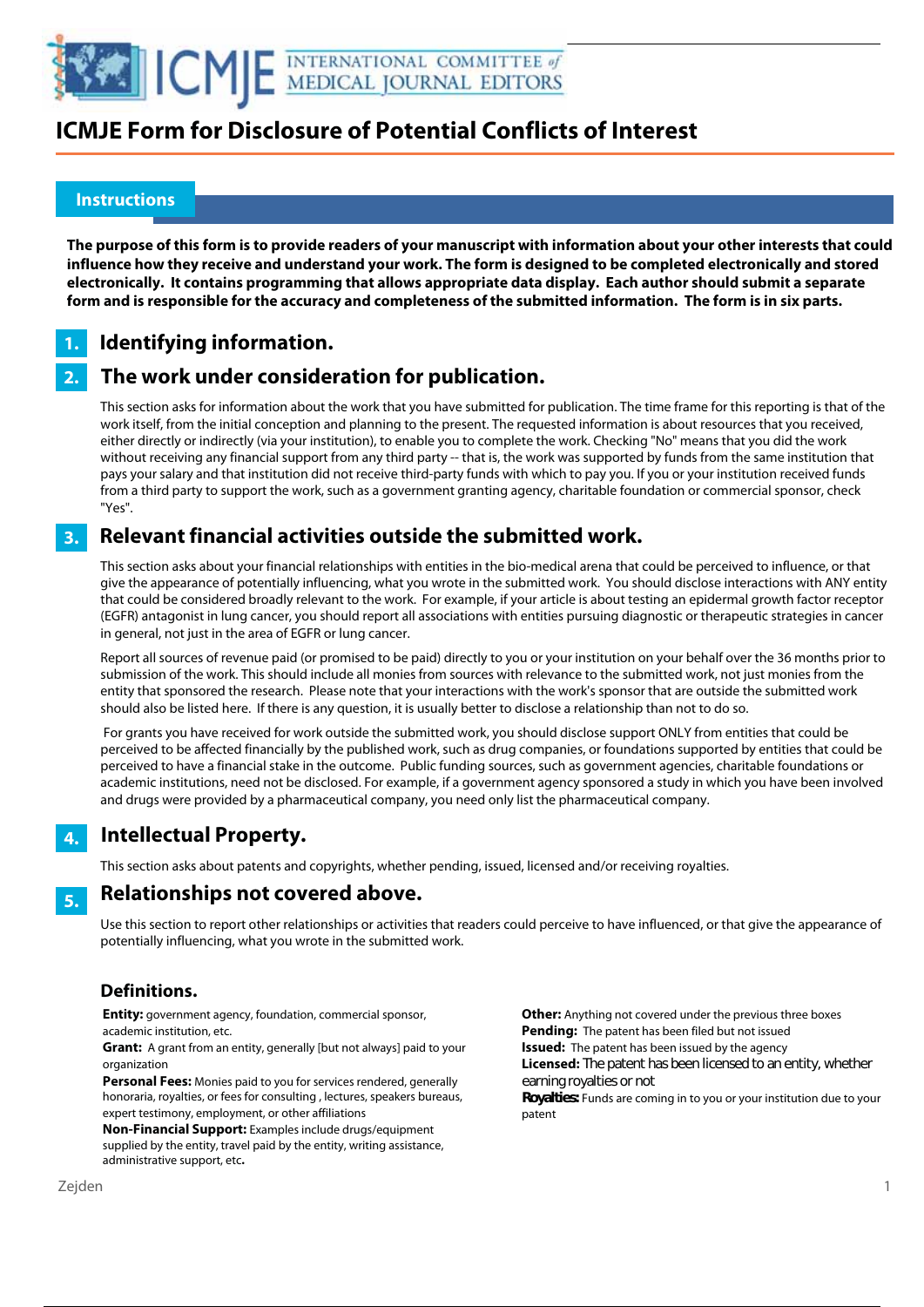

| <b>Section 1.</b>                                                                                                                                                                                                                                                                                                    | <b>Identifying Information</b>                      |                             |                                                                                                                        |                                                                                                                                                                                                                                                                   |  |  |
|----------------------------------------------------------------------------------------------------------------------------------------------------------------------------------------------------------------------------------------------------------------------------------------------------------------------|-----------------------------------------------------|-----------------------------|------------------------------------------------------------------------------------------------------------------------|-------------------------------------------------------------------------------------------------------------------------------------------------------------------------------------------------------------------------------------------------------------------|--|--|
| 1. Given Name (First Name)<br>2. Surname (Last Name)<br>Zejden<br>Anna                                                                                                                                                                                                                                               |                                                     |                             | 3. Date<br>11-September-2019                                                                                           |                                                                                                                                                                                                                                                                   |  |  |
| 4. Are you the corresponding author?                                                                                                                                                                                                                                                                                 |                                                     | $\checkmark$<br>  No<br>Yes | Corresponding Author's Name<br>Elin Sellén                                                                             |                                                                                                                                                                                                                                                                   |  |  |
| 5. Manuscript Title<br>En sjældent diagnosticeret årsag til akutte hoftenære smerter hos ældre                                                                                                                                                                                                                       |                                                     |                             |                                                                                                                        |                                                                                                                                                                                                                                                                   |  |  |
| UFL-06-19-0333                                                                                                                                                                                                                                                                                                       | 6. Manuscript Identifying Number (if you know it)   |                             |                                                                                                                        |                                                                                                                                                                                                                                                                   |  |  |
|                                                                                                                                                                                                                                                                                                                      |                                                     |                             |                                                                                                                        |                                                                                                                                                                                                                                                                   |  |  |
| <b>Section 2.</b>                                                                                                                                                                                                                                                                                                    | <b>The Work Under Consideration for Publication</b> |                             |                                                                                                                        |                                                                                                                                                                                                                                                                   |  |  |
| Did you or your institution at any time receive payment or services from a third party (government, commercial, private foundation, etc.) for<br>any aspect of the submitted work (including but not limited to grants, data monitoring board, study design, manuscript preparation,<br>statistical analysis, etc.)? |                                                     |                             |                                                                                                                        |                                                                                                                                                                                                                                                                   |  |  |
| Are there any relevant conflicts of interest?<br>No<br>Yes                                                                                                                                                                                                                                                           |                                                     |                             |                                                                                                                        |                                                                                                                                                                                                                                                                   |  |  |
|                                                                                                                                                                                                                                                                                                                      |                                                     |                             |                                                                                                                        |                                                                                                                                                                                                                                                                   |  |  |
| <b>Section 3.</b>                                                                                                                                                                                                                                                                                                    |                                                     |                             | Relevant financial activities outside the submitted work.                                                              |                                                                                                                                                                                                                                                                   |  |  |
|                                                                                                                                                                                                                                                                                                                      |                                                     |                             | clicking the "Add +" box. You should report relationships that were present during the 36 months prior to publication. | Place a check in the appropriate boxes in the table to indicate whether you have financial relationships (regardless of amount<br>of compensation) with entities as described in the instructions. Use one line for each entity; add as many lines as you need by |  |  |

Are there any relevant conflicts of interest?  $\Box$  Yes  $\Box$  No

# **Intellectual Property -- Patents & Copyrights**

|  | Do you have any patents, whether planned, pending or issued, broadly relevant to the work? $\Box$ Yes $\Box$ No |  |  |  |
|--|-----------------------------------------------------------------------------------------------------------------|--|--|--|
|--|-----------------------------------------------------------------------------------------------------------------|--|--|--|